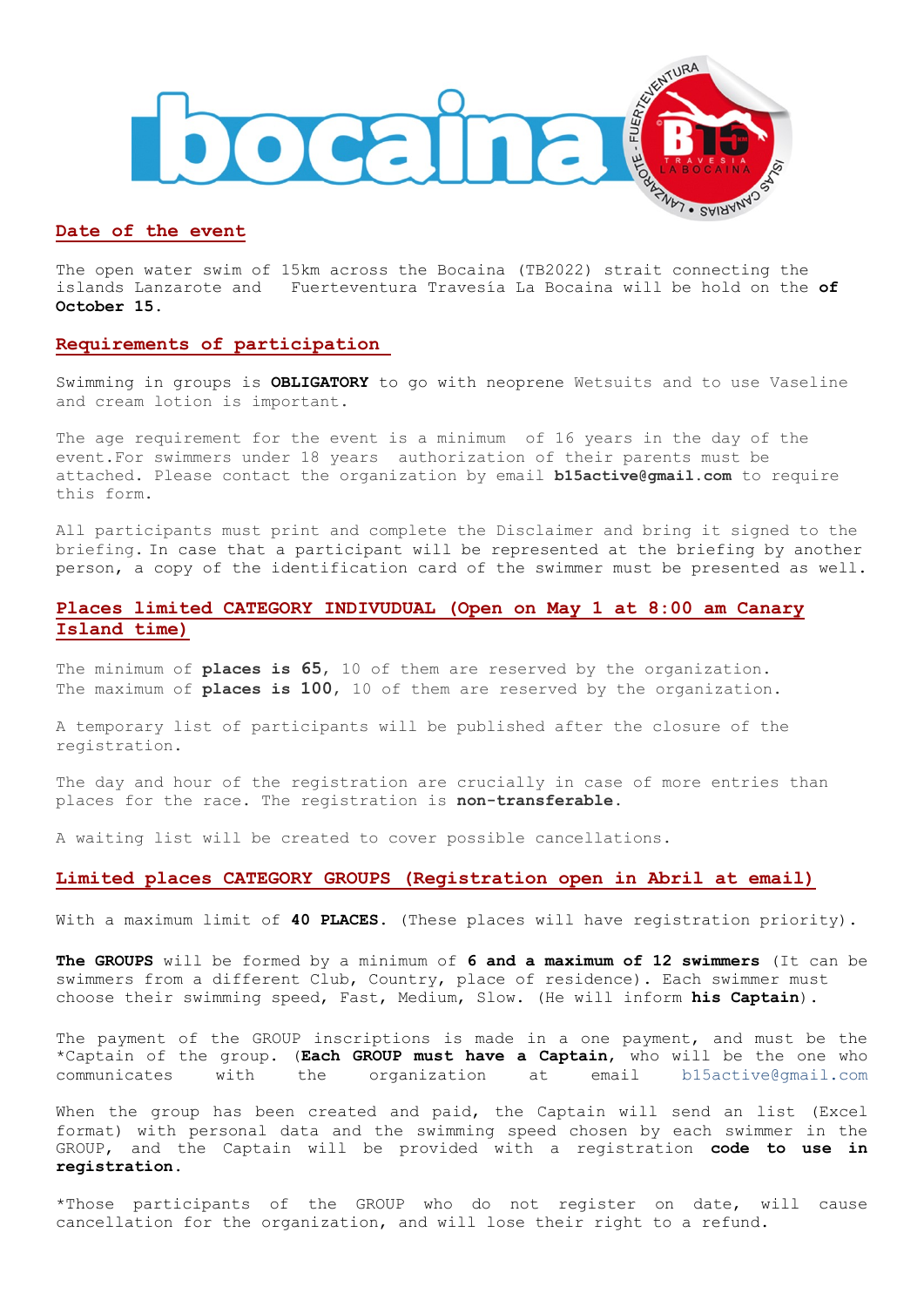

#### **PARTICIPANT'S CATEGORY "RETO B15"-INDIVIDUAL**

The "Reto B15" CATEGORY allows to swimmers individually, with or without neoprene, to choose the participant, being accompanied by a kayak at all times, either facilitated by the swimmer or contracting with the organization.

The time to make the La Bocaina crossing will be 7 hours, and the participant must choose a swimming speed level, and be able to have an estimate of the level of the participant from the organization. He may be disqualified, in case he does not meet the established times. And you must comply with this regulation.

The time and number of stops for provisioning in "Reto B15" mode, is chosen by the participant coordinated with the accompanying kayak.

**"Reto B15 CHAMPION"** The swimmers who lower the record time faster will be rewarded. The cash prize will be nine hundred euros **(900€).**

- **FEMENINO BEST TIME: Rebeca Santos (03:37:52)**
- **MASCULINO BEST TIME: José Carlos Vallejo "Kimbo" (03:38:08)**

**THE PLACES ARE LIMITED**. A Reserve list will be created.

## **Formation of the swim groups**

There will be between 25 and 40 participants in each group. The speed is the main factor in distribution of swimmers into the different swim groups. Swimmers have to choose a group, which they want to join (everyone can only choose one group), depending on their personal physical state. Please be aware that the speed slows down with the time spent in the water.

**Important:** Participant who cannot follow the swimming speed of his/her group can be disqualified. Please see below the speed requirements of each group established by the organization.

"Fast" Group: **For swimmers with the swim speed 45'- 48' per 3km.**Expected finishing time (can be affected by the current weather conditions): 4 a 5 hrs. (swimming speed between  $15'00''$  and  $16'00''$  per  $1000m = 1'30'' - 1'36''$  every 100m)

"Medium" Group: **For swimmers with the swim speed 51'- 54' per 3km.**Expected finishing time (can be affected by the current weather conditions): 5-6 hours. (swimming speed between  $17'00''$  and  $18'00''$  per  $1000m = 1'40''-1'46''$  every  $100m$ )

"Slow" Group: **For swimmers with the swim speed 54'- 57' per 3km.**Expected time finishing (can be affected by the current weather conditions): 6-7 hours. (swimming speed between  $18'33$ " and  $19'00''$  per  $1000m = 1'50" - 1'54''$  every  $100m$ )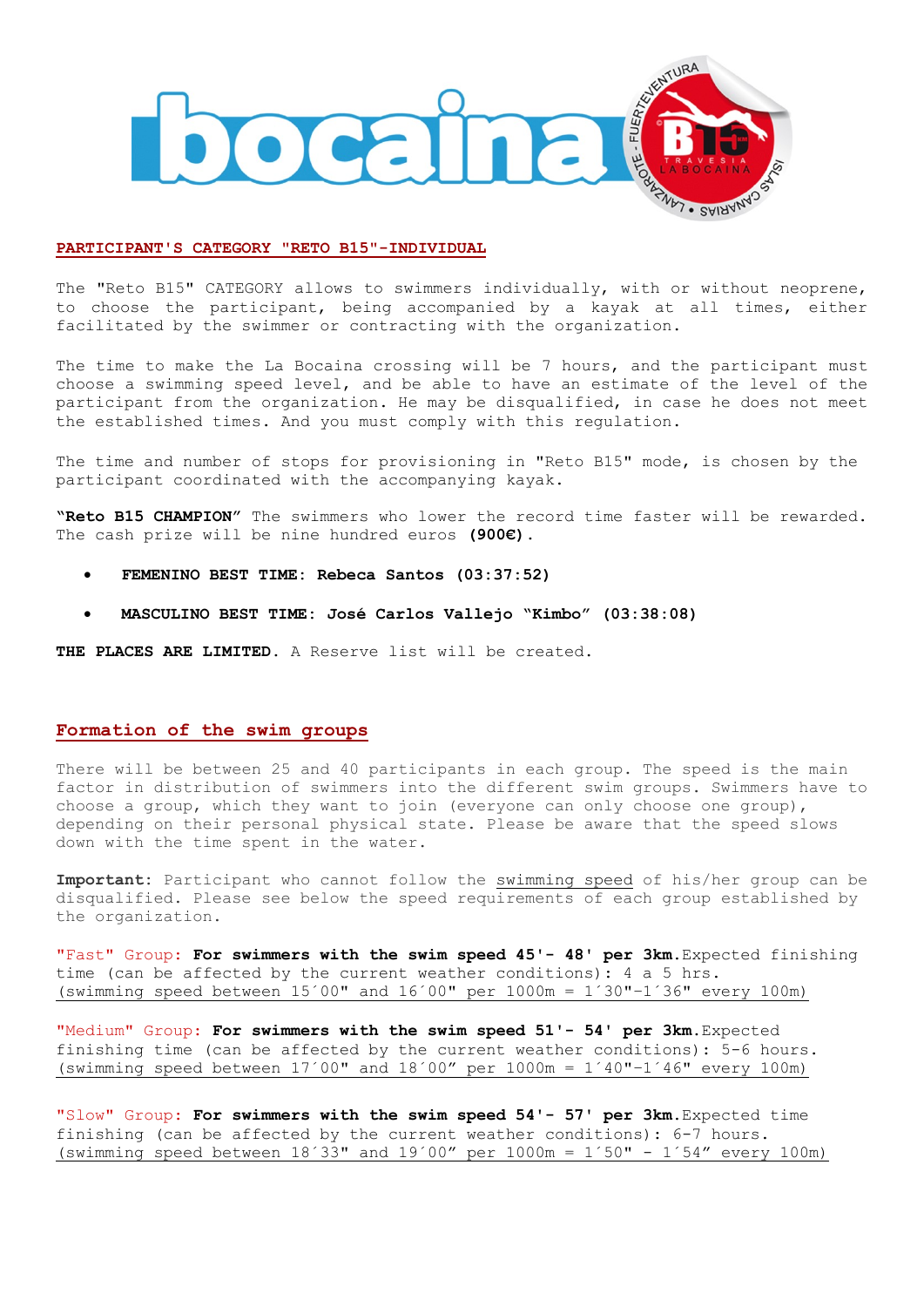

#### **Necessary & permitted material**

Wetsuits & swimming glasses are obligatory. A swimming cap is provided by the organization.

It is recommended to prove all material a few days before the race to avoid last minute problems.

It is also important to use sun cream and Vaseline.

#### **Start**

The time will be measured in accordance with the starting times established by the organization.

Those swimmers who to will be late after the starting signal of their group will be DISQUALIFIED.

#### **Time limit**

All participants must finish the race at last at **2:45 p.m**. or before, otherwise they will be disqualified.

#### **Early leaving of the race**

Supporting boats will be advised and the swimmer will be hold out of the water.

## **Luggage transfer**

Luggage will be identified by labels which each swimmer receives in his/her dorsal.

There will be a transfer service at the place of the start from 7:15 a.m. to 8:00 a.m.

All participants can pick up their luggage in Fuerteventura the same day from 13:00 p.m. to 3.30 p.m.

## **Direction and cancellation**

The organization keeps the right to leave out of the race a swimmer whose health condition is not good, and the right to cancel the race for security reasons. In this case neither the entry fee nor other costs of the participants will be refunded.